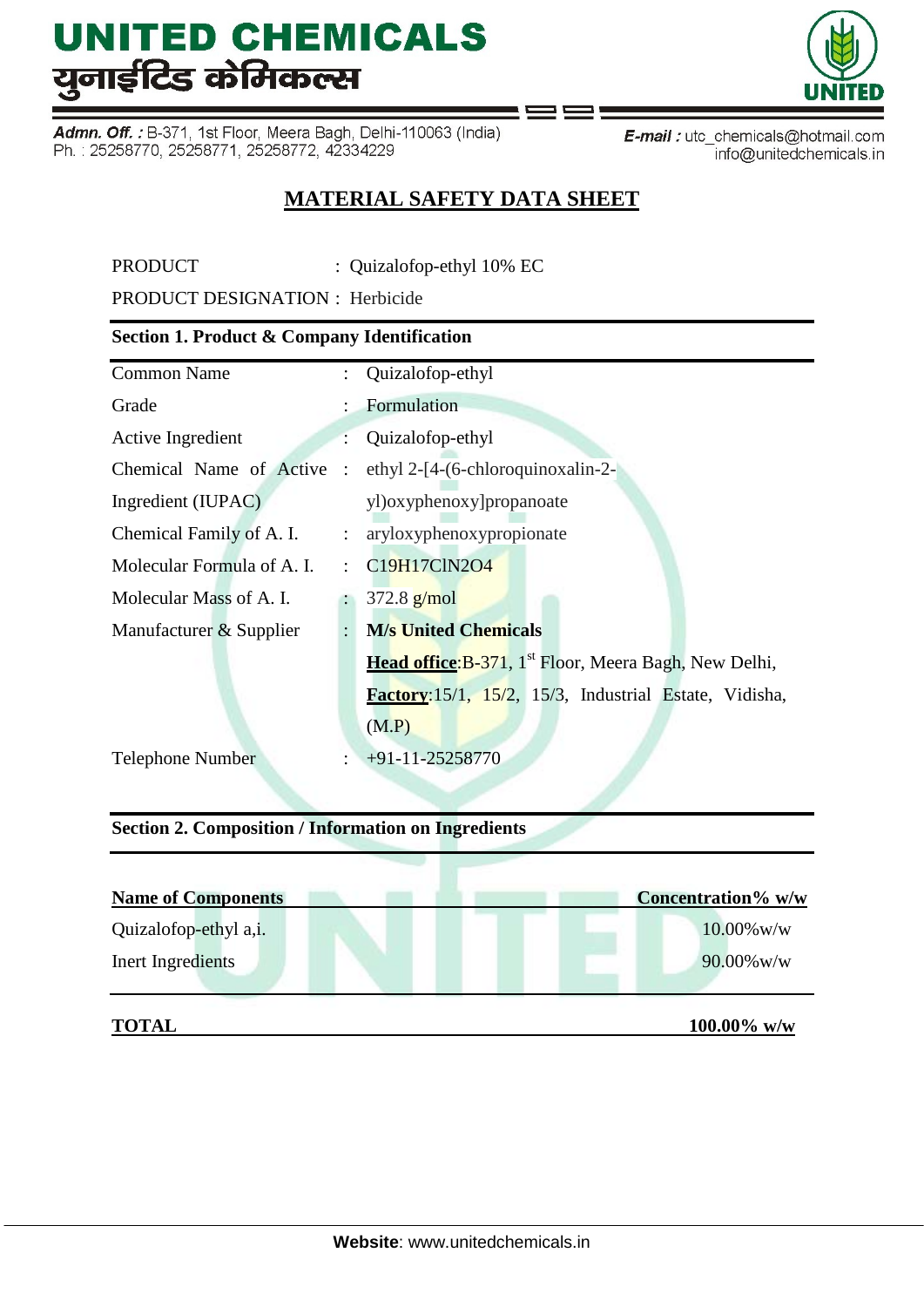Admn. Off. : B-371, 1st Floor, Meera Bagh, Delhi-110063 (India) Ph.: 25258770, 25258771, 25258772, 42334229



E-mail: utc\_chemicals@hotmail.com info@unitedchemicals.in

### **Section 3. Hazards Identification**

#### **Biological hazards:**

Flammable liquid and vapour.

May be fatal if swallowed and enters airways.

Causes skin irritation

May cause an allergic skin reaction

Causes serious eye damage.

Harmful if inhaled

May cause respiratory irritation.

#### **Section 4. First Aid Measures**

**General advice :** Never give anything by mouth to an unconscious person.

**Inhalation :** Move to fresh air. Consult a physician after significant exposure. Artificial respiration and/or oxygen may be necessary.

**Skin contact :** Take off contaminated clothing and shoes immediately. Wash off immediately with soap and plenty of water. In the case of skin irritation or allergic reactions see a physician. Wash contaminated clothing before re-use.

**Eye contact :** If easy to do, remove contact lens, if worn. Hold eye open and rinse slowly and gently with water for 15-20 minutes. If eye irritation persists, consult a specialist..

**Ingestion :** Obtain medical attention. DO NOT induce vomiting unless directed to do so by a physician or poison control center. If victim is conscious: Rinse mouth with water.

#### **Notes to physician**

Treatment : Treat symptomatically

### **Most important symptoms and effects, both acute and delayed**

#### **Symptoms**

Local:, Respiratory disorder Systemic:, Ingestion may provoke the following symptoms:, Dizziness, Headache, Diarrhoea, Gastro-intestinal irritation, Vomiting, Nausea, Somnolence, Breathing difficulties, Cough, Cyanosis, Fever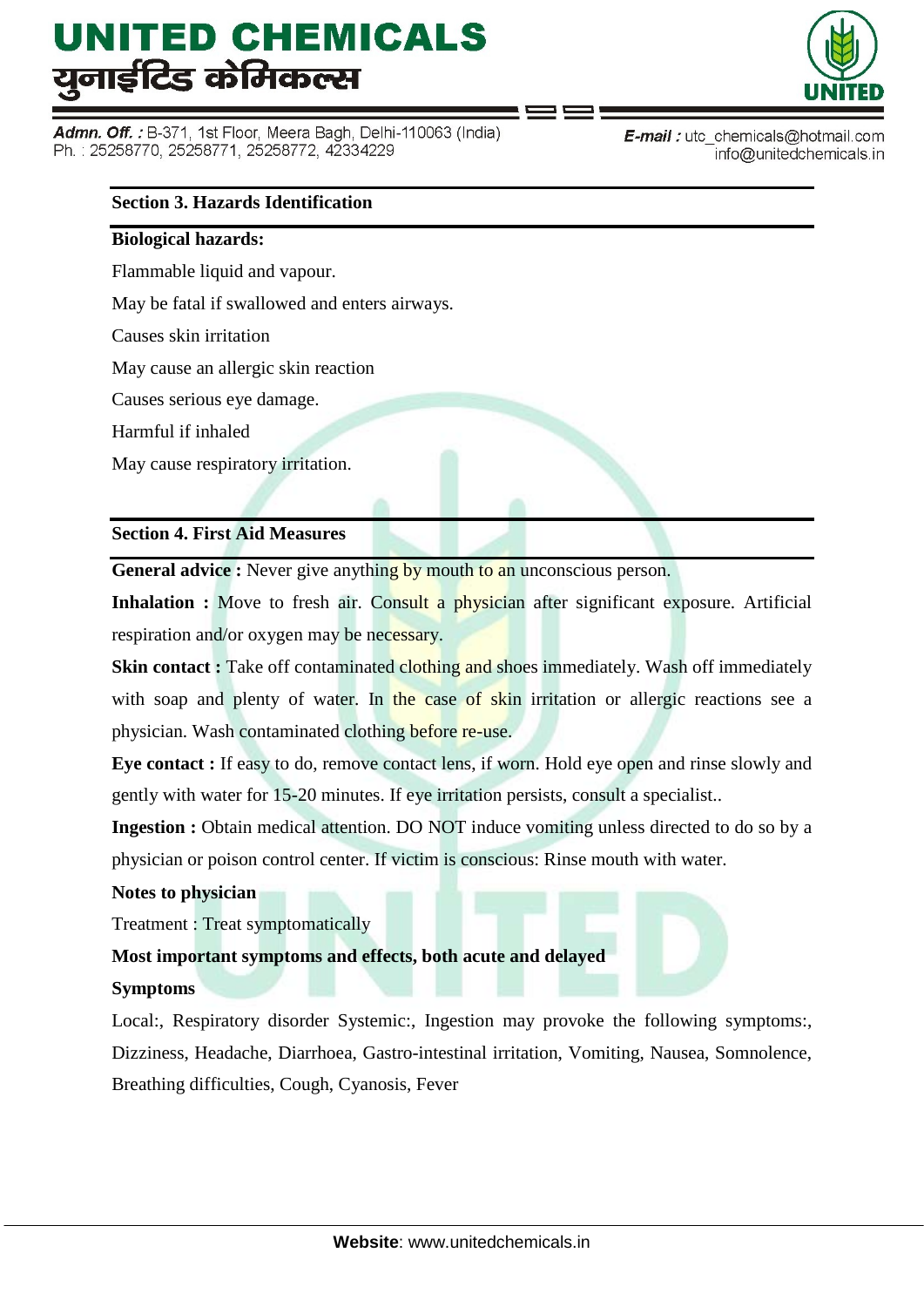Admn. Off. : B-371, 1st Floor, Meera Bagh, Delhi-110063 (India) Ph.: 25258770, 25258771, 25258772, 42334229



**E-mail**: utc chemicals@hotmail.com info@unitedchemicals.in

#### **Section 5. Fire Fighting Measures**

**Suitable Extinguishing Media:** Use water spray, alcohol-resistant foam, dry chemical or carbon dioxide.

**Unsuitable extinguishing media:** High volume water jet

**Special hazards arising from the substance or mixture :** Dangerous gases are evolved in the event of a fire.

**Special protective equipment for fire-fighters :** In the event of fire and/or explosion do not breathe fumes. In the event of fire, wear self-contained breathing apparatus.

#### **Section 6. Accidental Release Measures**

**Emergency procedures:** Wear protective equipment to prevent skin and eyes being affected. Evacuate unprotected and unnecessary personnel from area of spill. If material is leaking from a container, stop the leak only if this can be done safely. Prevent spillage entering drains or watercourse.

**Environmental precautions :** Do not allow to get into surface water, drains and ground water. If the product contaminates rivers and lakes or drains inform respective authorities.

**Methods for cleaning up :** Soak up with inert absorbent material (e.g. sand, silica gel, acid binder, universal binder, sawdust). Keep in suitable, closed containers for disposal. Clean floors and contaminated objects with plenty of water

Additional advice : Check also for any local site procedures.

#### **Section 7. Handling & Storage**

**Handling:** No specific precautions required when handling unopened packs/containers; follow relevant manual handling advice. Ensure adequate ventilation.

**Advice on protection against fire and explosion :** Keep away from heat and sources of ignition. Vapours may form explosive mixture with air. Take measures to prevent the build up of electrostatic charge. Use only explosion-proof equipment.

**Hygiene measures** : When using, do not eat, drink or smoke. Remove soiled clothing immediately and clean thoroughly before using again. Contaminated work clothing should not be allowed out of the workplace. Wash hands thoroughly with soap and water after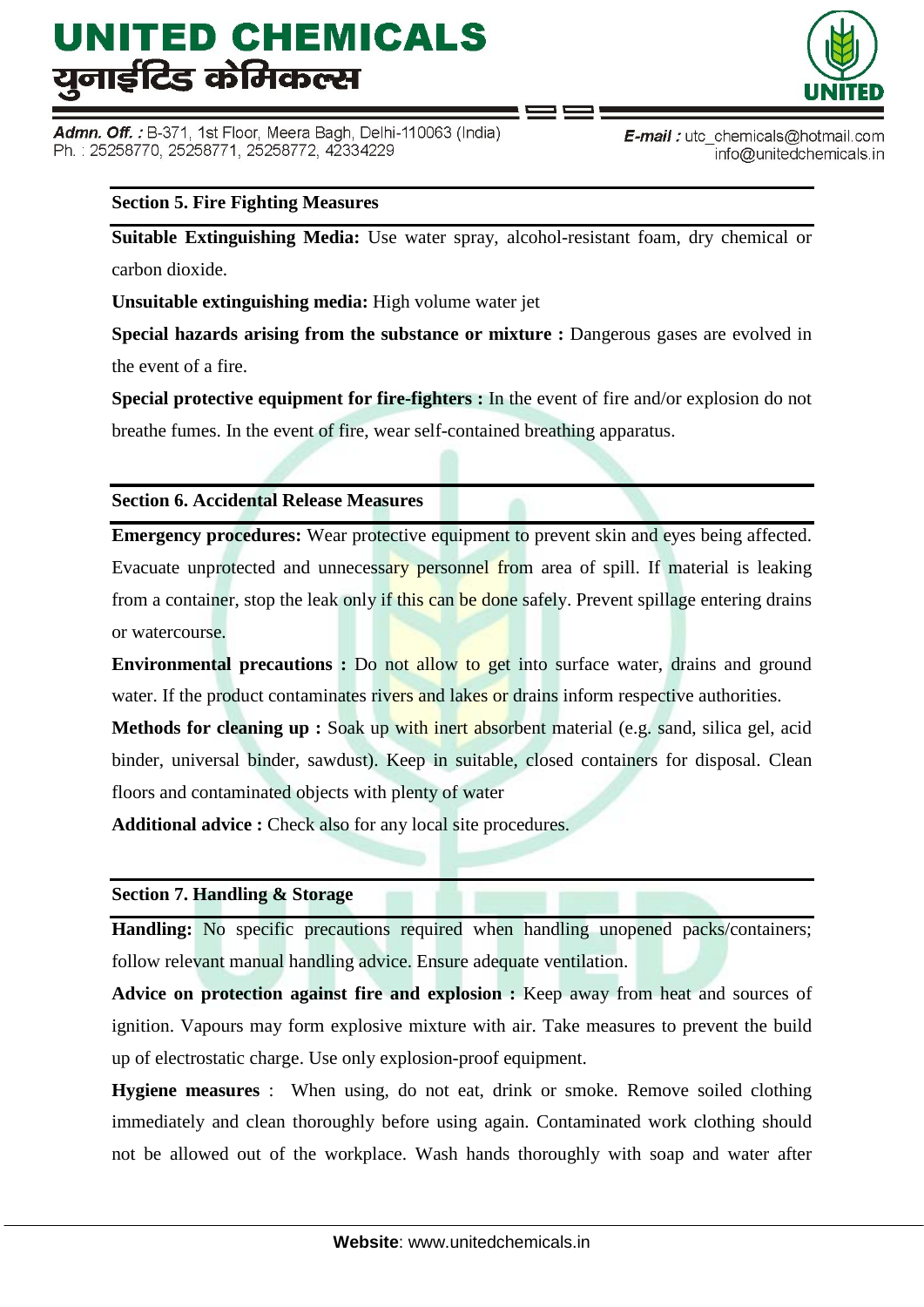Admn. Off. : B-371, 1st Floor, Meera Bagh, Delhi-110063 (India) Ph.: 25258770, 25258771, 25258772, 42334229

E-mail: utc\_chemicals@hotmail.com info@unitedchemicals.in

handling and before eating, drinking, chewing gum, using tobacco, using the toilet or applying cosmetics. Wash hands immediately after work, if necessary take a shower.

**Conditions for safe storage, including any incompatibilities**

**Requirements for storage areas and containers. :** Store in a place accessible by authorized persons only. Keep containers tightly closed in a dry, cool and well-ventilated place. Protect from freezing. Keep away from direct sunlight.

**Advice on common storage :** Keep away from food, drink and animal feedingstuffs

**Section 8. Exposure Control, Personal Protection**

**Engineering Controls:** Use only with adequate ventilation. Keep container tightly closed **Respiratory Protection:** Wear respirator with an organic vapours and gas filter mask (protection factor 10) conforming to EN140 type A or equivalent. Respiratory protection should only be used to control residual risk of short duration activities, when all reasonably practicable steps have been taken to reduce exposure at source e.g. containment and/or local extract ventilation. Always follow respirator manufacturer's instructions regarding wearing and maintenance.

**Hand protection** : Wear CE Marked (or equivalent) nitrile rubber gloves (minimum thickness of 0,4 mm). Wash when contaminated and dispose of when contaminated inside, when perforated or when contamination on the outside cannot be removed. Wash hands frequently and always before eating, drinking, smoking or using the toilet.

**Eye Protection:** Chemical goggles.

**Skin and body protection** : Wear standard coveralls and Category 3 Type 4 suit. If there is a risk of significant exposure, consider a higher protective type suit. Wear two layers of clothing wherever possible. Polyester/cotton or cotton overalls should be worn under chemical protection suit and should be professionally laundered frequently. If chemical protection suit is splashed, sprayed or significantly contaminated, decontaminate as far as possible, then carefully remove and dispose of as advised by manufacturer.

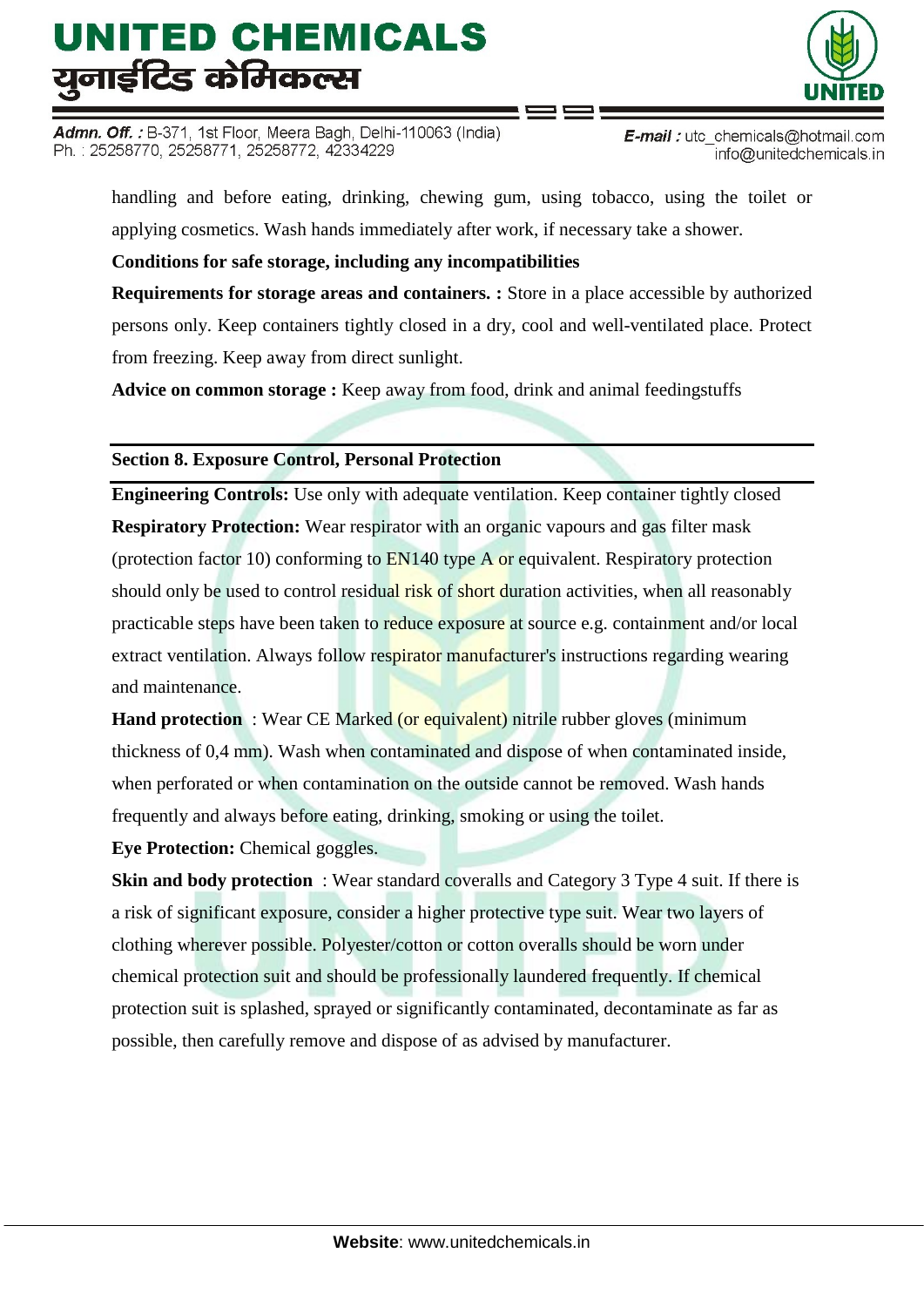Admn. Off. : B-371, 1st Floor, Meera Bagh, Delhi-110063 (India) Ph.: 25258770, 25258771, 25258772, 42334229



E-mail: utc\_chemicals@hotmail.com info@unitedchemicals.in

| <b>Section 9. Physical and Chemical Properties</b> |                                            |  |  |  |
|----------------------------------------------------|--------------------------------------------|--|--|--|
| Appearance / state                                 | Liquid<br>÷                                |  |  |  |
| <b>Colour</b>                                      | Clear, amber<br>÷                          |  |  |  |
| Odour                                              | Liquid hydrocarbon/solvent odour           |  |  |  |
| pH                                                 | $\therefore$ 5.1 - 6.1                     |  |  |  |
| <b>Boiling Point</b>                               | 62.1                                       |  |  |  |
| <b>Specific Gravity</b>                            | 1.02-1.03 at $20^{\circ}$ C                |  |  |  |
| <b>Water Solubility</b>                            | Emulsifiable                               |  |  |  |
| <b>Vapour Pressure</b>                             | Expected to be low at $100^{\circ}$ C<br>÷ |  |  |  |

### **Section 10. Stability & Reactivity**

#### **Reactivity:**

This product is unlikely to react or decompose under normal storage conditions. However, if you have any doubts, contact the supplier for advice on shelf life properties.

Conditions to Avoid: Protect this product from light. Store in the closed original container in a dry, cool, well-ventilated area out of direct sunlight.

### **Conditions to Avoid:**

Protect this product from light. Store in the closed original container in a dry, cool, wellventilated area out of direct sunlight.

### **Fire Decomposition:**

Carbon dioxide, and if combustion is incomplete, carbon monoxide and smoke. Nitrogen and its compounds, and under some circumstances, oxides of nitrogen. Occasionally hydrogen cyanide gas. Hydrogen chloride gas, other compounds of chlorine. Water. Carbon monoxide poisoning produces headache, weakness, nausea, dizziness, confusion, dimness of vision, disturbance of judgment, and unconsciousness followed by coma and death.

### **Polymerisation:**

This product will not undergo polymerisation reactions

### **Section 11. Toxicological Information**

**Acute Oral Toxicity**  $LD_{50}$  for rats :  $>1210$  mg/kg

**Acute Dermal Toxicity** LD50 Rabbit : >2,000 mg /kg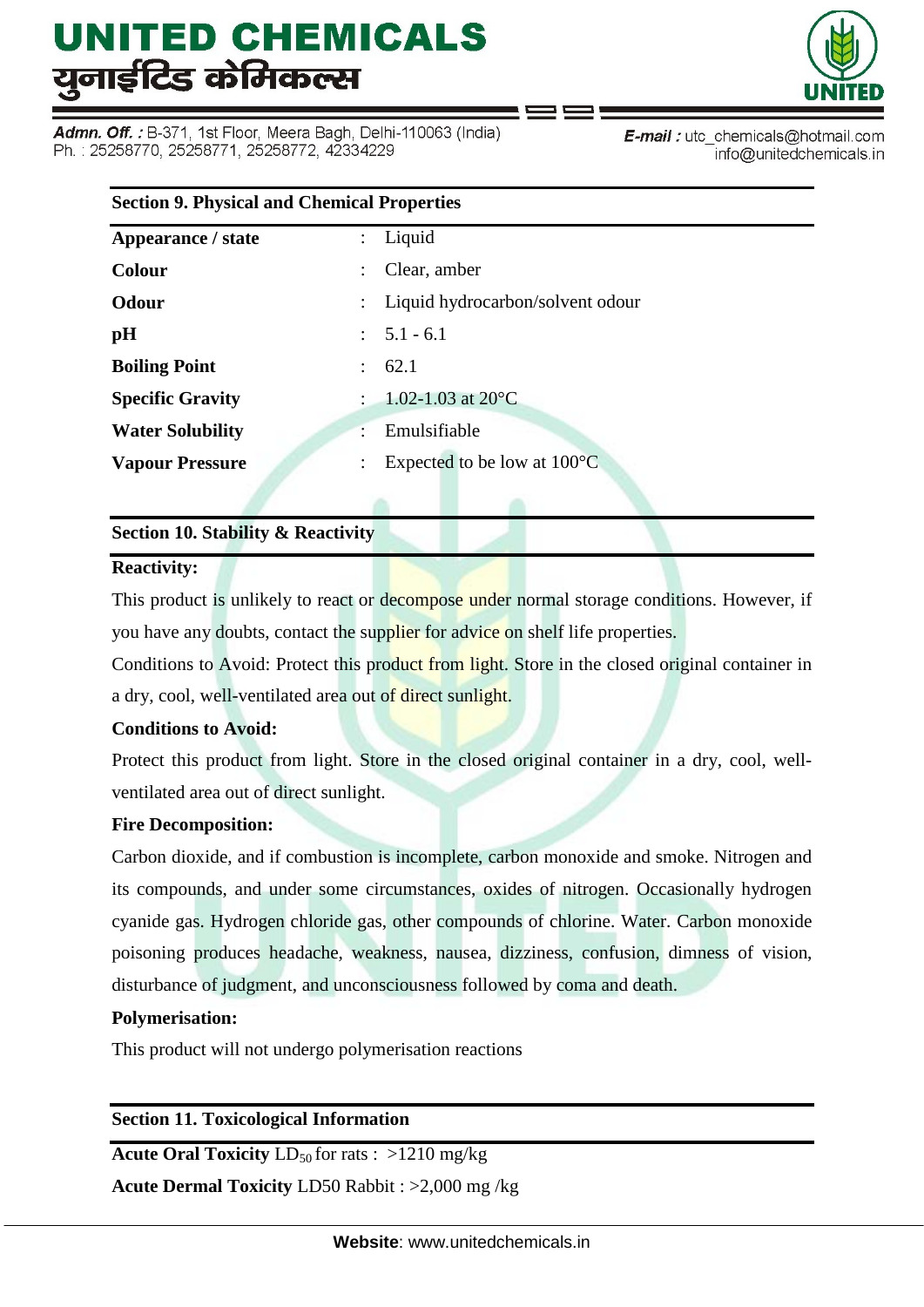Admn. Off.: B-371, 1st Floor, Meera Bagh, Delhi-110063 (India) Ph.: 25258770, 25258771, 25258772, 42334229



E-mail: utc\_chemicals@hotmail.com info@unitedchemicals.in

**Eye Irritation** Rabbit : slightly eye irritant **Skin Irritant** Rabbit : Moderate skin irritant **Skin sensitization** Guinea pig : Not a skin sensitizer

**Section 12. Ecological Information**

**Toxicity to fish:** Rainbow trout, LC50 (96h**)** >0.5 mg/l

**Toxicity to Bird** (Bobwhite quail)(Mallard duck), LD50: >2000 mg/kg

**Toxicity to Bee**, LD50 non toxic to bees

### **Section 13. Disposal Consideration**

All chemical are considered acutely toxic. Dispose of in an approved manner (consult local authority) only as a last resort. Otherwise, apply according to label instructions. Consult label and Directions for Use.

## **Section 14. Transport Information**

| <b>IMDG Classification</b>    |                      |                                                     |  |  |  |
|-------------------------------|----------------------|-----------------------------------------------------|--|--|--|
| <b>Shipping name</b>          | $\ddot{\phantom{0}}$ | Environmentally Hazardous Substance, Liquid, N.O.S. |  |  |  |
| <b>Class</b>                  |                      | 9                                                   |  |  |  |
| Packing group                 |                      | $\mathbf{III}$                                      |  |  |  |
| UN number                     | $\ddot{\phantom{0}}$ | 3082                                                |  |  |  |
| <b>Marine pollutant</b> : Yes |                      |                                                     |  |  |  |
|                               |                      |                                                     |  |  |  |

### **Section 15. Regulatory Information**

#### **R-phrases**

**R20** Harmful by inhalation.

**R22** Harmful if swallowed.

**R41** Risk of serious damage to eyes.

**R65** Harmful – may cause lung damage if swallowed.

**R51/53** Toxic to aquatic organisms, may cause long-term adverse effects to the aquatic environment.

**Safety phrases:**